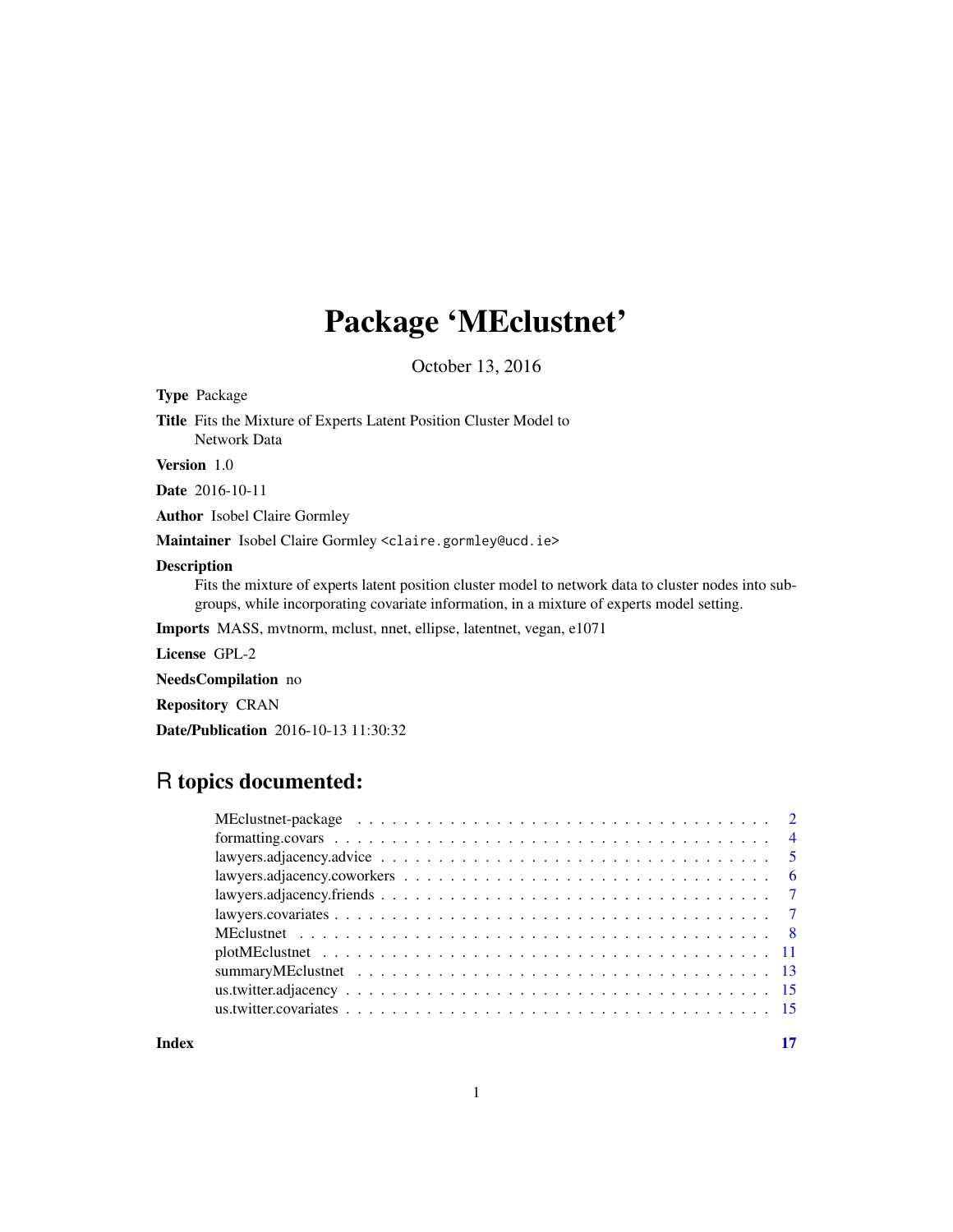<span id="page-1-0"></span>

## Description

Fits the mixture of experts latent position cluster model to network data to cluster nodes into subgroups, while incorporating covariate information, in a mixture of experts model setting.

## Details

The DESCRIPTION file:

| Package:     | MEclustnet                                                                                                       |
|--------------|------------------------------------------------------------------------------------------------------------------|
| Type:        | Package                                                                                                          |
| Title:       | Fits the Mixture of Experts Latent Position Cluster Model to Network Data                                        |
| Version:     | 1.0                                                                                                              |
| Date:        | 2016-10-11                                                                                                       |
| Author:      | Isobel Claire Gormley                                                                                            |
| Maintainer:  | Isobel Claire Gormley <claire.gormley@ucd.ie></claire.gormley@ucd.ie>                                            |
| Description: | Fits the mixture of experts latent position cluster model to network data to cluster nodes into subgroups, while |
| Imports:     | MASS, mythorm, mclust, nnet, ellipse, latentnet, vegan, e1071                                                    |
| License:     | $GPL-2$                                                                                                          |

Index of help topics:

| MEclustnet                  | Fit a mixture of experts latent position        |
|-----------------------------|-------------------------------------------------|
|                             | cluster model to network data.                  |
| MEclustnet-package          | Fits the Mixture of Experts Latent Position     |
|                             | Cluster Model to Network Data                   |
| formatting.covars           | Reformat matrix of covariates.                  |
| lawyers.adjacency.advice    |                                                 |
|                             | Adjacency matrix detailing the presence or      |
|                             | absence of advice links between the 'Lazega     |
|                             | Lawyers'.                                       |
| lawyers.adjacency.coworkers |                                                 |
|                             | Adjacency matrix detailing the presence or      |
|                             | absence of coworker links between the 'Lazega   |
|                             | Lawyers'.                                       |
| lawyers.adjacency.friends   |                                                 |
|                             | Adjacency matrix detailing the presence or      |
|                             | absence of friendship links between the 'Lazega |
|                             | Lawyers'.                                       |
| lawyers.covariates          | A matrix of covariates of the 'Lazega Lawyers'. |
| plotMEclustnet              | Plot latent position network.                   |
| summaryMEclustnet           | Summary of MEclustnet object.                   |
|                             |                                                 |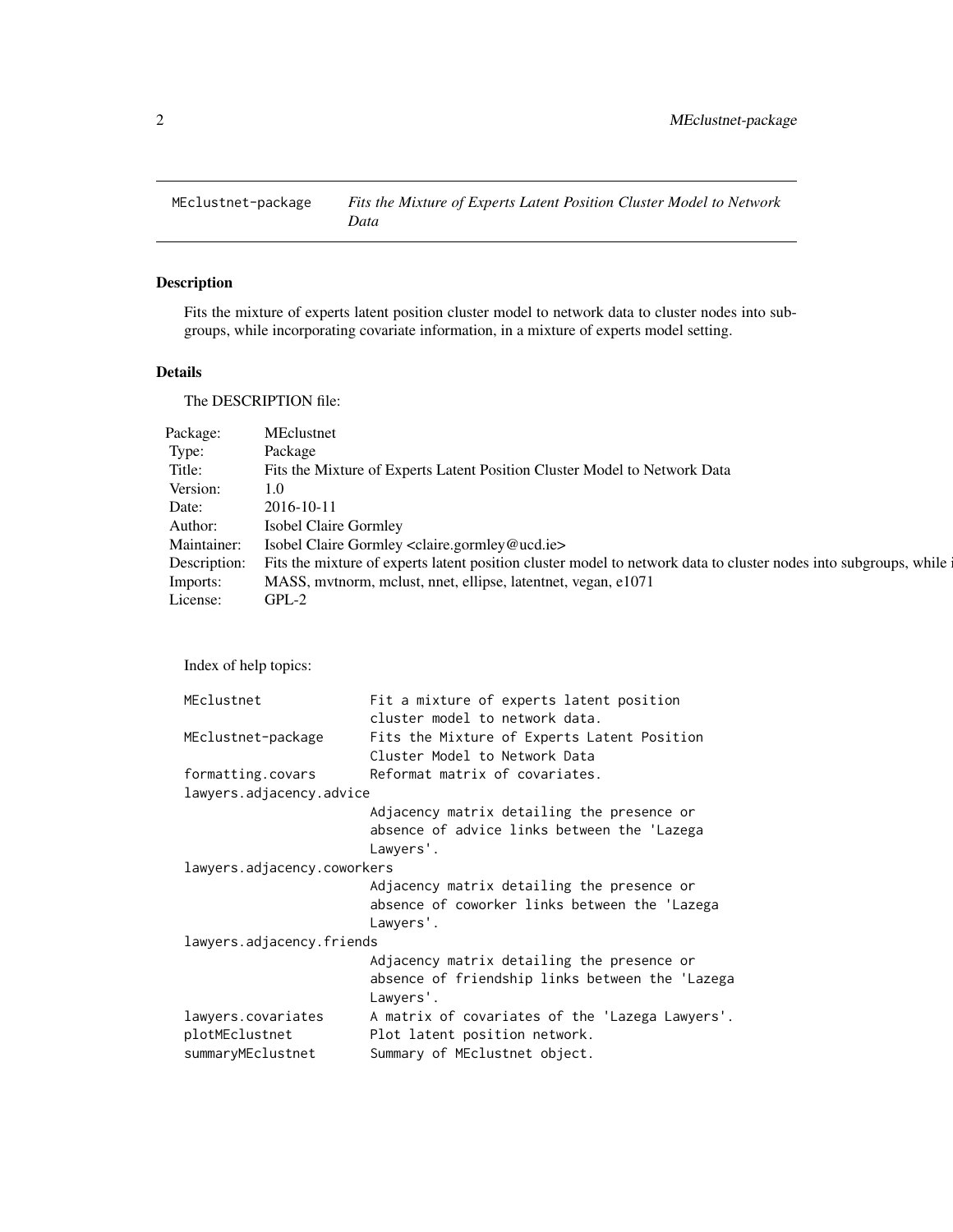MEclustnet-package 3

| us.twitter.adjacency  | Directed adjacency matrix detailing the        |
|-----------------------|------------------------------------------------|
|                       | presence or absence of Twitter friend/follower |
|                       | links between US politicians.                  |
| us.twitter.covariates | A matrix of covariates of the US politicians.  |

The main function of interest is MEclustnet which will fit a mixture of experts latent position cluster model to a binary network.

## Author(s)

Isobel Claire Gormley

Maintainer: Isobel Claire Gormley <claire.gormley@ucd.ie>

## References

Isobel Claire Gormley and Thomas Brendan Murphy. (2010) A Mixture of Experts Latent Position Cluster Model for Social Network Data. Statistical Methodology, 7 (3), pp.385-405.

```
# An example from the Gormley and Murphy (2010) paper, using the Lazega lawyers friendship network.
# Iteration etc. are set to low values for illustrative purposes.
#Longer run times are likely to be required to achieve sufficient mixing.
data(lawyers.adjacency.friends)
data(lawyers.covariates)
link.vars = c(1)mix.vars = c(1, 4, 5)## Not run: fit = MEclustnet(lawyers.adjacency.friends, lawyers.covariates,
link.vars, mix.vars, G=2, d=2, itermax = 500, burnin = 50, uphill = 1, thin=10)
# Plot the trace plot of the mean of dimension 1 for each cluster.
matplot(t(fit$mustore[,1,]), type="l")
# Compute posterior summaries
summ = summaryMEclustnet(fit, lawyers.adjacency.friends)
plot(summ$zmean, col=summ$Kmode, xlab="Dimension 1", ylab="Dimension 2", pch=summ$Kmode)
# Plot the resulting latent space, with uncertainties
plotMEclustnet(fit, lawyers.adjacency.friends)
## End(Not run)
# An example analysing a 2016 Twitter network of US politicians.
# Iteration etc. are set to low values for illustrative purposes.
#Longer run times are likely to be required to achieve sufficient mixing.
data(us.twitter.adjacency)
data(us.twitter.covariates)
link.vars = c(1)mix.vars = c(1)## Not run: fit = MEclustnet(us.twitter.adjacency, us.twitter.covariates,
link.vars, mix.vars, G=4, d=2, itermax = 500, burnin = 50, uphill = 1, thin=10)
# Plot the trace plot of the mean of dimension 1 for each cluster.
matplot(t(fit$mustore[,1,]), type="l")
# Compute posterior summaries
summ = summaryMEclustnet(fit, us.twitter.adjacency)
plot(summ$zmean, col=summ$Kmode, xlab="Dimension 1", ylab="Dimension 2", pch=summ$Kmode)
```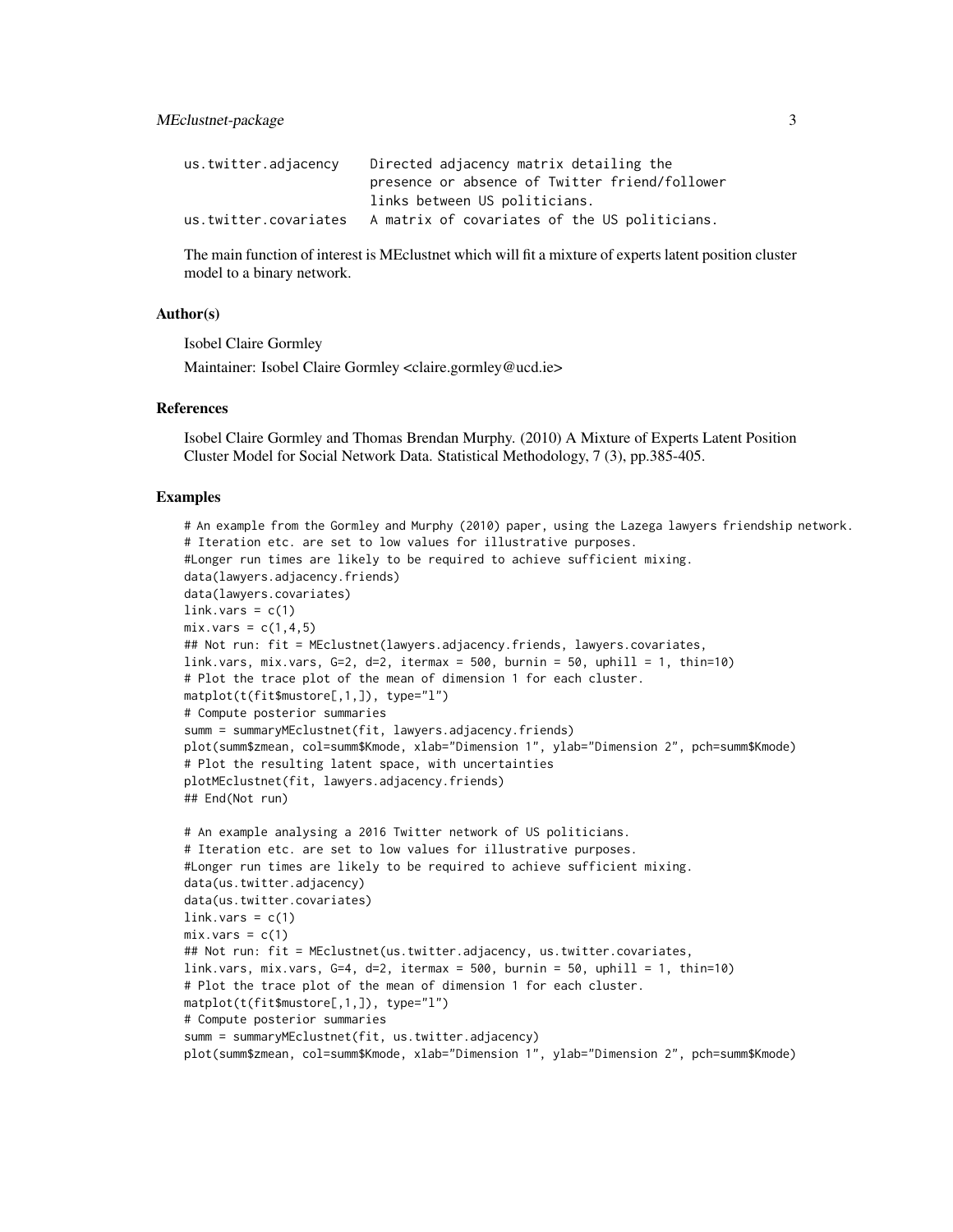```
# Plot the resulting latent space, with uncertainties
plotMEclustnet(fit, us.twitter.adjacency)
# Examine which politicians are in which clusters...
clusters = list()
for(g in 1:fit$G)
{
  clusters[[g]] = us.twitter.covariates[summ$Kmode==g,c("name", "party")]
}
clusters
## End(Not run)
```
formatting.covars *Reformat matrix of covariates.*

#### Description

This function reformats the matrix of input covariates into the required format for the link probabilities and for the mixing proportions.

## Usage

formatting.covars(covars, link.vars, mix.vars, n)

#### **Arguments**

| covars    | The n x p data frame of node specific covariates passed in to the overall MEclustnet<br>function. The first column should be a column of 1's and categorical variables<br>should be factors. |
|-----------|----------------------------------------------------------------------------------------------------------------------------------------------------------------------------------------------|
| link.vars | A vector detailing the column numbers of the matrix covars that should be in-<br>cluded in the link probabilities model.                                                                     |
| mix.vars  | A vector detailing the column numbers of the matrix covars that should be in-<br>cluded in the mixing proportions probabilities model.                                                       |
| n         | The number of nodes in the network.                                                                                                                                                          |

#### Details

For the link regression model, the difference in the link.vars covariates, for all pairs of nodes is calculated.

For the mixing proportions model, the required representation of the mix.vars required is formed, where for categorical/factor variables a dummy value representation is used.

## Value

A list with

x.link A matrix with  $n^2$  rows and length(link.vars) columns, detailing the differences in covariates for all pairs of nodes.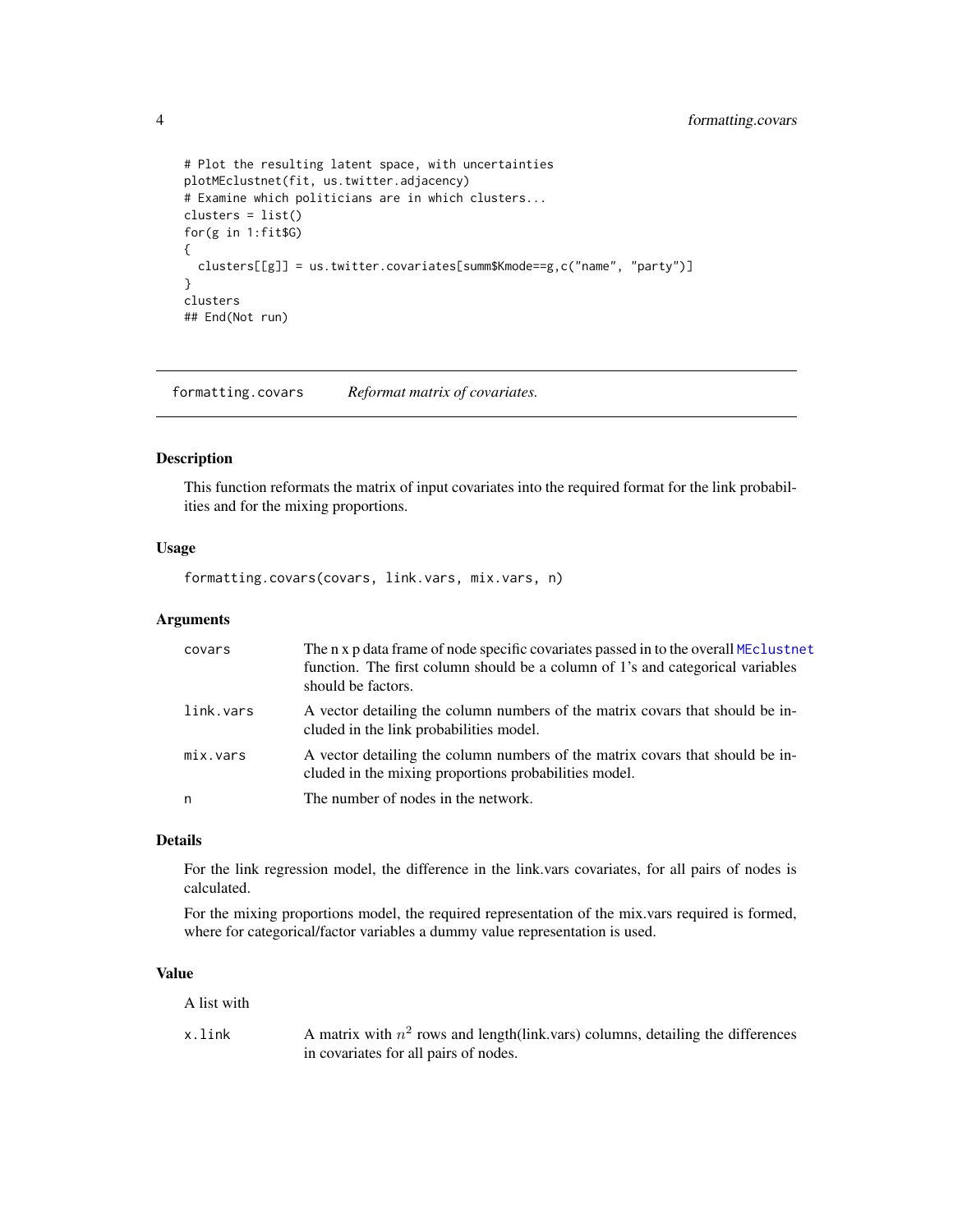<span id="page-4-0"></span>x.mix A matrix with n rows and number of columns equal to the number of variables detailed in mix.vars, where dummy variable representations will be used for categorical.factor covariates.

## Author(s)

Isobel Claire Gormley <claire.gormley@ucd.ie>

## References

Isobel Claire Gormley and Thomas Brendan Murphy. (2010) A Mixture of Experts Latent Position Cluster Model for Social Network Data. Statistical Methodology, 7 (3), pp.385-405.

## See Also

[MEclustnet](#page-7-1)

## Examples

```
data(us.twitter.covariates)
link.vars = c(1, 5, 7, 8)mix.vars = c(1, 5, 7, 8)res = formatting.covars(us.twitter.covariates, link.vars, mix.vars, nrow(us.twitter.covariates))
dim(res$x.link)
dim(res$x.mix)
```
lawyers.adjacency.advice

*Adjacency matrix detailing the presence or absence of advice links between the 'Lazega Lawyers'.*

#### Description

Data on whether or not 71 lawyers in a northeastern American law firm asked each other for advice.

## Usage

```
data("lawyers.adjacency.advice")
```
## Format

A 71 x 71 binary matrix, with 0 down the diagonal.

#### Source

E. Lazega, The Collegial Phenomenon: The Social Mechanisms of Cooperation Among Peers in a Corporate Law Partnership, Oxford University Press, Oxford, England, 2001.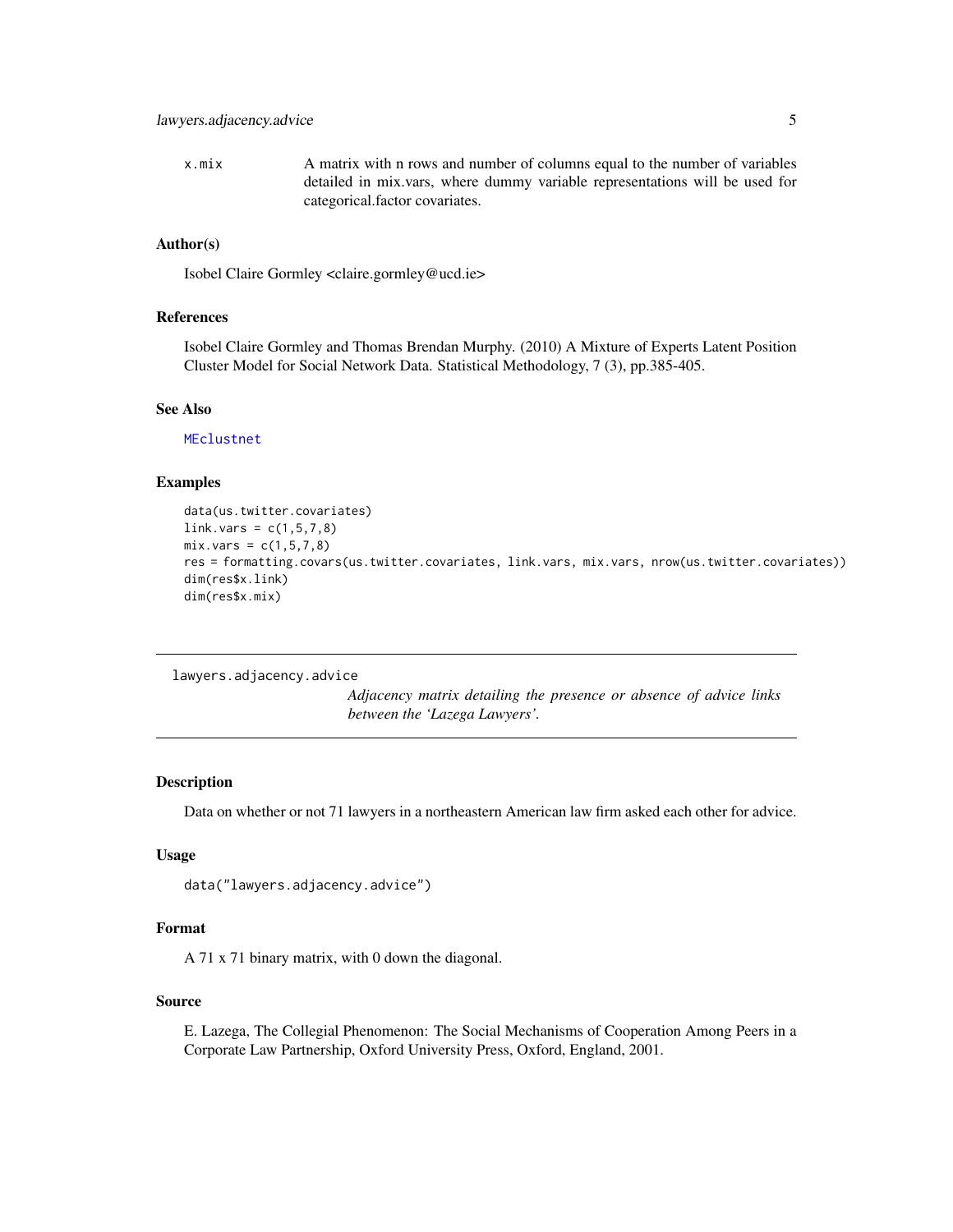#### <span id="page-5-0"></span>References

Isobel Claire Gormley and Thomas Brendan Murphy. (2010) A Mixture of Experts Latent Position Cluster Model for Social Network Data. Statistical Methodology, 7 (3), pp.385-405.

## Examples

```
data(lawyers.adjacency.advice)
str(lawyers.adjacency.advice)
```
lawyers.adjacency.coworkers

*Adjacency matrix detailing the presence or absence of coworker links between the 'Lazega Lawyers'.*

## Description

Data on whether or not 71 lawyers in a northeastern American law firm work with each other.

#### Usage

```
data("lawyers.adjacency.coworkers")
```
## Format

A 71 x 71 binary matrix, with 0 down the diagonal.

## Source

E. Lazega, The Collegial Phenomenon: The Social Mechanisms of Cooperation Among Peers in a Corporate Law Partnership, Oxford University Press, Oxford, England, 2001.

## References

Isobel Claire Gormley and Thomas Brendan Murphy. (2010) A Mixture of Experts Latent Position Cluster Model for Social Network Data. Statistical Methodology, 7 (3), pp.385-405.

```
data(lawyers.adjacency.coworkers)
str(lawyers.adjacency.coworkers)
```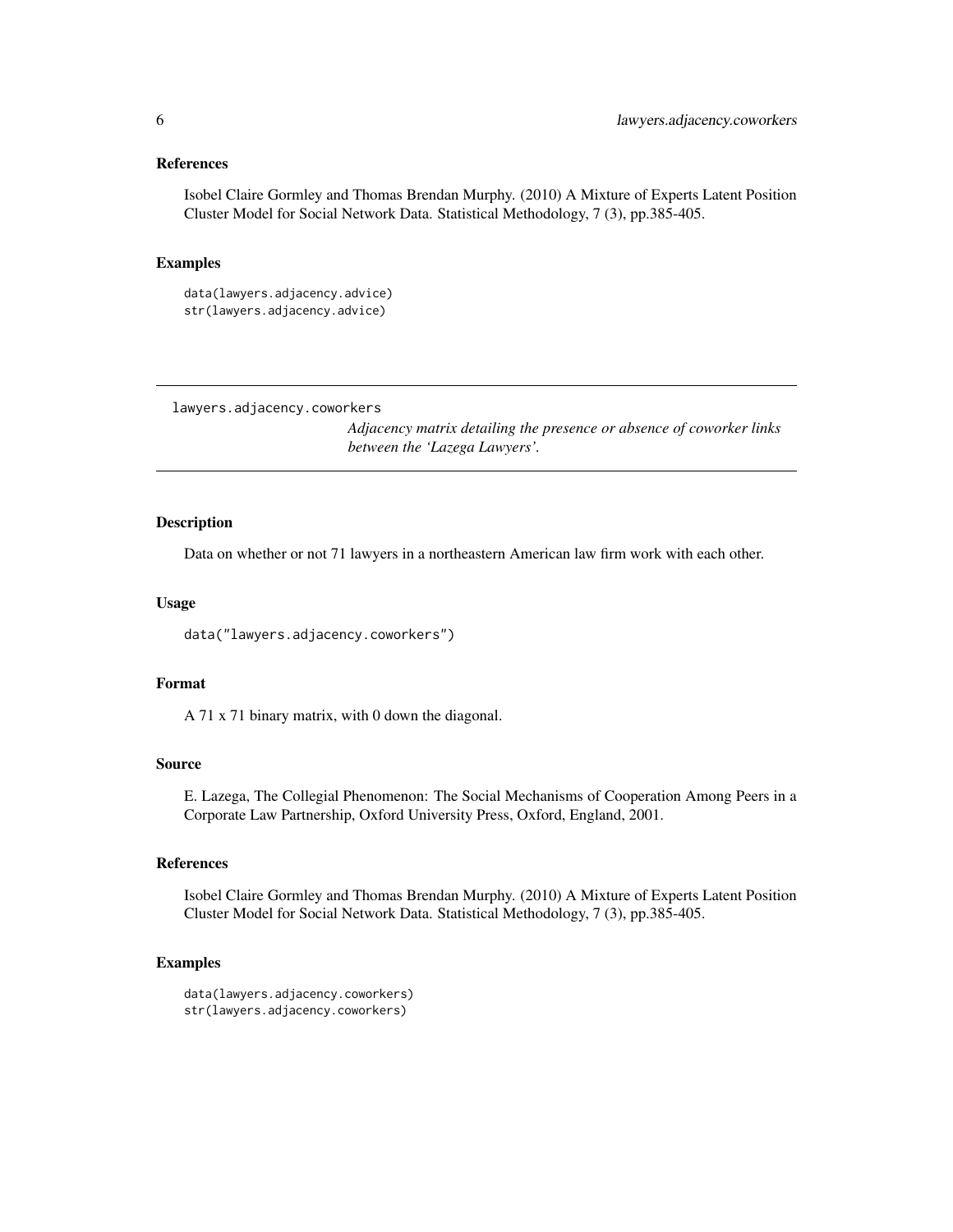```
lawyers.adjacency.friends
```
*Adjacency matrix detailing the presence or absence of friendship links between the 'Lazega Lawyers'.*

## Description

Data on whether or not 71 lawyers in a northeastern American law firm are friends outside of work.

#### Usage

```
data("lawyers.adjacency.friends")
```
#### Format

A 71 x 71 binary matrix, with 0 down the diagonal.

## Source

E. Lazega, The Collegial Phenomenon: The Social Mechanisms of Cooperation Among Peers in a Corporate Law Partnership, Oxford University Press, Oxford, England, 2001.

## References

Isobel Claire Gormley and Thomas Brendan Murphy. (2010) A Mixture of Experts Latent Position Cluster Model for Social Network Data. Statistical Methodology, 7 (3), pp.385-405.

## Examples

```
data(lawyers.adjacency.friends)
str(lawyers.adjacency.friends)
```
lawyers.covariates *A matrix of covariates of the 'Lazega Lawyers'.*

#### Description

Covariates on each of 71 lawyers in a northeastern American law firm. Note the first column is a column of 1's.

#### Usage

```
data("lawyers.covariates")
```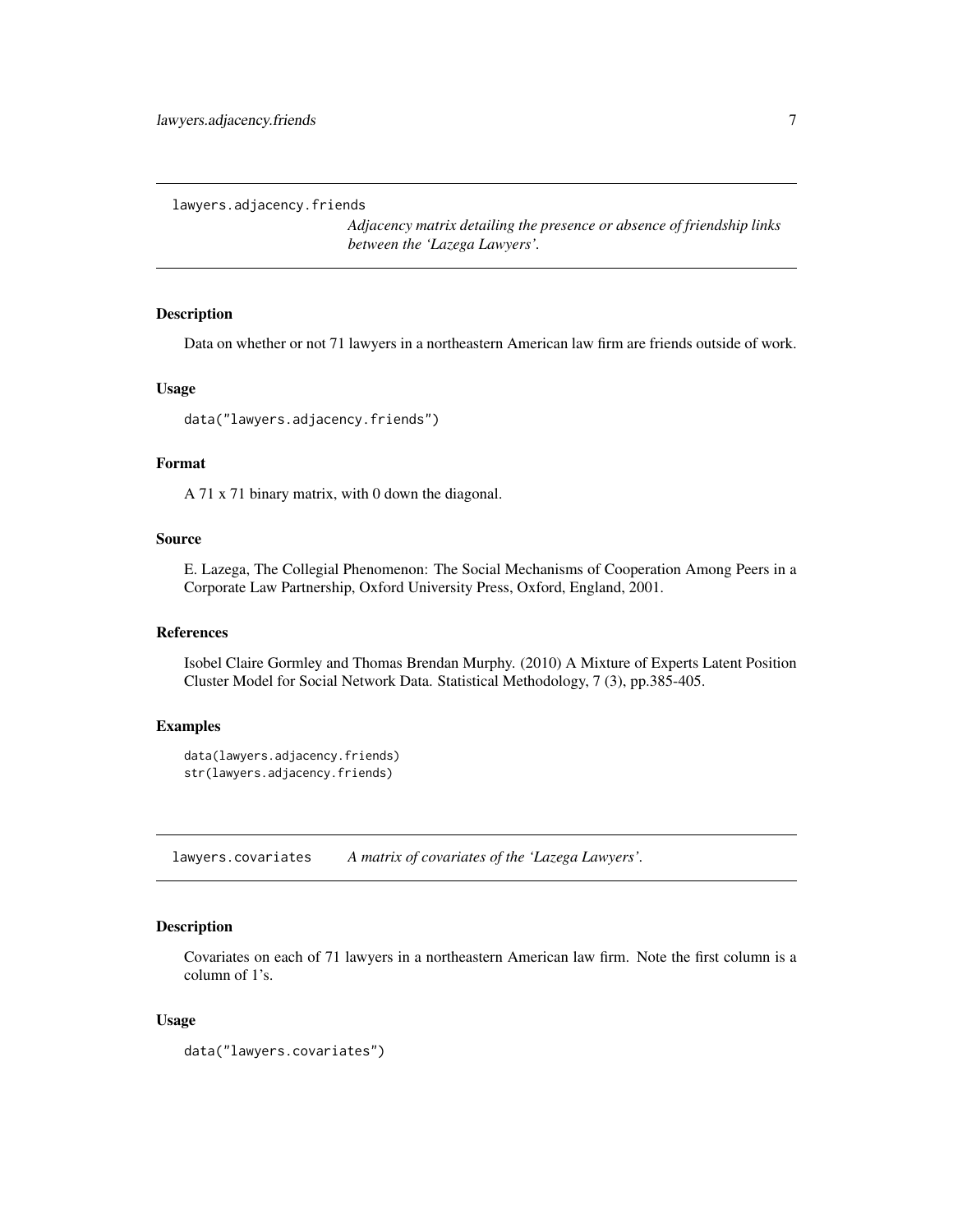## <span id="page-7-0"></span>Format

A data frame with 71 observations on the following 8 variables.

Intercept a column of 1s should always be the first column.

Seniority a factor with levels  $1 =$  partner,  $2 =$  associate.

Gender a factor with  $1 =$  male,  $2 =$  female.

Office a factor with levels  $1 = Boston$ ,  $2 = Hartford$  and  $3 = Providence$ 

Years a numeric vector detailing years with the firm.

Age a numeric vector detailing the age of each lawyer.

Practice a factor with levels  $1 =$  litigation and  $2 =$  corporate.

School a factor with levels  $1 =$  Harvard or Yale,  $2 =$  University of Connecticut and  $3 =$  Other.

## Source

E. Lazega, The Collegial Phenomenon: The Social Mechanisms of Cooperation Among Peers in a Corporate Law Partnership, Oxford University Press, Oxford, England, 2001.

## References

Isobel Claire Gormley and Thomas Brendan Murphy. (2010) A Mixture of Experts Latent Position Cluster Model for Social Network Data. Statistical Methodology, 7 (3), pp.385-405.

#### Examples

```
data(lawyers.covariates)
head(lawyers.covariates)
```
<span id="page-7-1"></span>MEclustnet *Fit a mixture of experts latent position cluster model to network data.*

## **Description**

MEclustnet will fit a mixture of experts latent position cluster model to a binary network.

#### Usage

```
MEclustnet(Y, covars, link.vars = c(1:ncol(covars)), mix.vars = c(1:ncol(covars)),
G = 2, d = 2, itermax = 10000, uphill = 100, burnin = 1000, thin = 10,
rho.input = 1, verbose = TRUE, ...)
```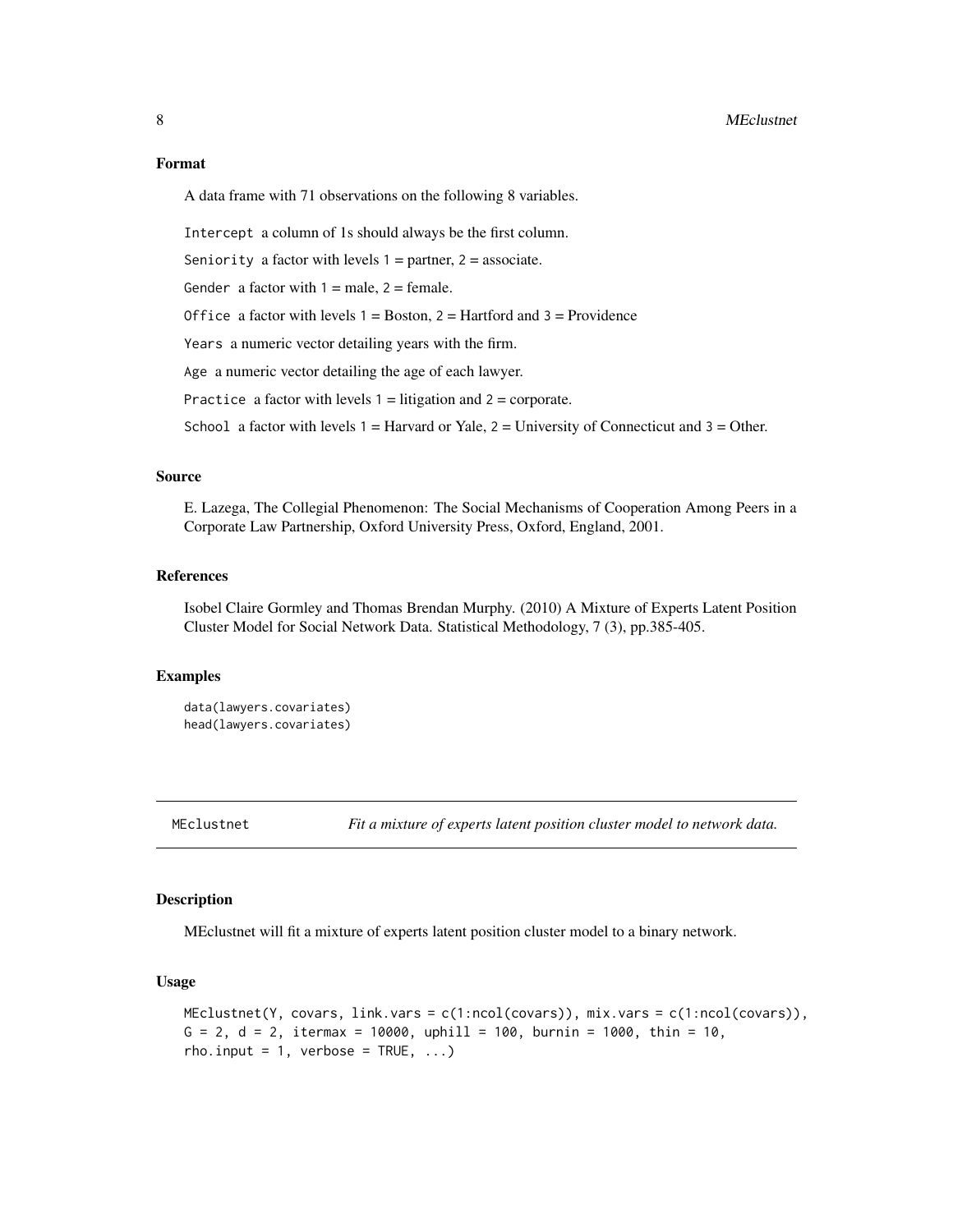#### MEclustnet 9

## Arguments

| Y         | An n x n binary matrix of links between n nodes, with 0 on the diagonal and 1<br>indicating a link.                                                                 |
|-----------|---------------------------------------------------------------------------------------------------------------------------------------------------------------------|
| covars    | An n x p data frame of node specific covariates. Categorical variables should be<br>factors. First column should be a column of 1s, and should always be passed in. |
| link.vars | A vector of the column numbers of the data frame covars to be included in link<br>probability model. If none are to be included, this argument should be 1.         |
| mix.vars  | A vector of the column numbers of the data frame covars to be included in<br>mixing proportions model. If none are to be included, argument should be 1.            |
| G         | The number of clusters in the model to be fitted.                                                                                                                   |
| d         | The dimension of the latent space.                                                                                                                                  |
| itermax   | Maximum number of iterations in the MCMC chain.                                                                                                                     |
| uphill    | Number of iterations for which uphill only steps in the MCMC chain should be<br>run to find <i>maximum a posteriori</i> estimates.                                  |
| burnin    | Number of burnin iterations in the MCMC chain.                                                                                                                      |
| thin      | The degree of thinning to be applied to the MCMC chain.                                                                                                             |
| rho.input | Scaling factor to achieve desireable acceptance rates in Metropolis-Hastings<br>steps.                                                                              |
| verbose   | Print progress updates to screen? Recommended as the models are slow to run.                                                                                        |
| .         | Additional arguments.                                                                                                                                               |

## Details

This function fits the mixture of experts latent position cluster model to a binary network via a Metropolis-within-Gibbs sampler. Covariates can influence either the link probabilities between nodes and/or the cluster memberships of nodes.

## Value

An object of class MEclustnet, which is a list containing:

| zstore      | An n x d x store.dim array of sampled latent location matrices, where store.dim<br>is the number of post burnin thinned iterations.                      |
|-------------|----------------------------------------------------------------------------------------------------------------------------------------------------------|
| betastore   | A store dim x p matrix of sampled beta vectors, the logistic regression parame-<br>ters of the link probabilities model.                                 |
| Kstore      | A store dim x n matrix of sampled cluster membership vectors.                                                                                            |
| mustore     | A G x d x store. dim array of sampled cluster mean latent location matrices.                                                                             |
| sigma2store | A store.dim x G matrix of sampled cluster variances.                                                                                                     |
| lambdastore | An n x G x store dim array of sampled mixing proportion matrices.                                                                                        |
| taustore    | A G x s x store.dim array of sampled tau vectors, the logistic regression param-<br>eters of the mixing proportions model, where s is the length of tau. |
| LLstore     | A vector of length store, dim storing the loglikelihood from each stored iteration.                                                                      |
| G           | The number of clusters fitted                                                                                                                            |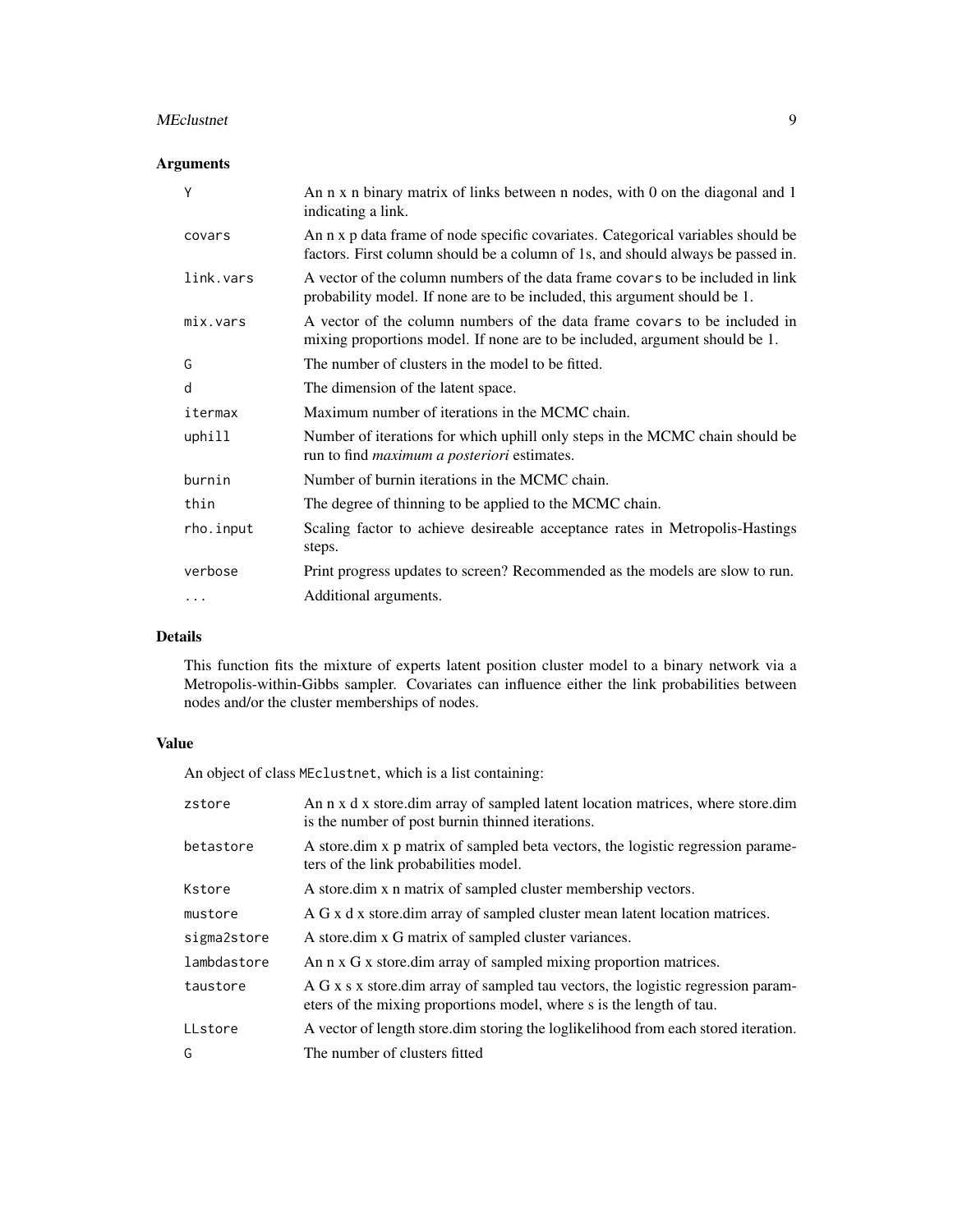<span id="page-9-0"></span>

| d         | The dimension of the latent space |
|-----------|-----------------------------------|
| countbeta | Count of accepted beta values     |
| counttau  | Count of accepted tau values      |

#### Author(s)

Isobel Claire Gormley <claire.gormley@ucd.ie>

### References

Isobel Claire Gormley and Thomas Brendan Murphy. (2010) A Mixture of Experts Latent Position Cluster Model for Social Network Data. Statistical Methodology, 7 (3), pp.385-405.

#### See Also

[summaryMEclustnet](#page-12-1), [plotMEclustnet](#page-10-1)

```
# An example from the Gormley and Murphy (2010) paper, using the Lazega lawyers friendship network.
# Iteration etc. are set to low values for illustrative purposes.
# Longer run times are likely to be required to achieve sufficient mixing.
data(lawyers.adjacency.friends)
data(lawyers.covariates)
link.vars = c(1)mix.vars = c(1, 4, 5)## Not run: fit = MEclustnet(lawyers.adjacency.friends, lawyers.covariates,
link.vars, mix.vars, G=2, d=2, itermax = 500, burnin = 50, uphill = 1, thin=10)
# Plot the trace plot of the mean of dimension 1 for each cluster.
matplot(t(fit$mustore[,1,]), type="l")
# Compute posterior summaries
summ = summaryMEclustnet(fit, lawyers.adjacency.friends)
plot(summ$zmean, col=summ$Kmode, xlab="Dimension 1", ylab="Dimension 2", pch=summ$Kmode)
# Plot the resulting latent space, with uncertainties
plotMEclustnet(fit, lawyers.adjacency.friends)
## End(Not run)
# An example analysing a 2016 Twitter network of US politicians.
# Iteration etc. are set to low values for illustrative purposes.
# Longer run times are likely to be required to achieve sufficient mixing.
data(us.twitter.adjacency)
data(us.twitter.covariates)
link.vars = c(1)mix.vars = c(1)## Not run: fit = MEclustnet(us.twitter.adjacency, us.twitter.covariates,
link.vars, mix.vars, G=4, d=2, itermax = 500, burnin = 50, uphill = 1, thin=10)
# Plot the trace plot of the mean of dimension 1 for each cluster.
matplot(t(fit$mustore[,1,]), type="l")
# Compute posterior summaries
summ = summaryMEclustnet(fit, us.twitter.adjacency)
plot(summ$zmean, col=summ$Kmode, xlab="Dimension 1", ylab="Dimension 2", pch=summ$Kmode)
```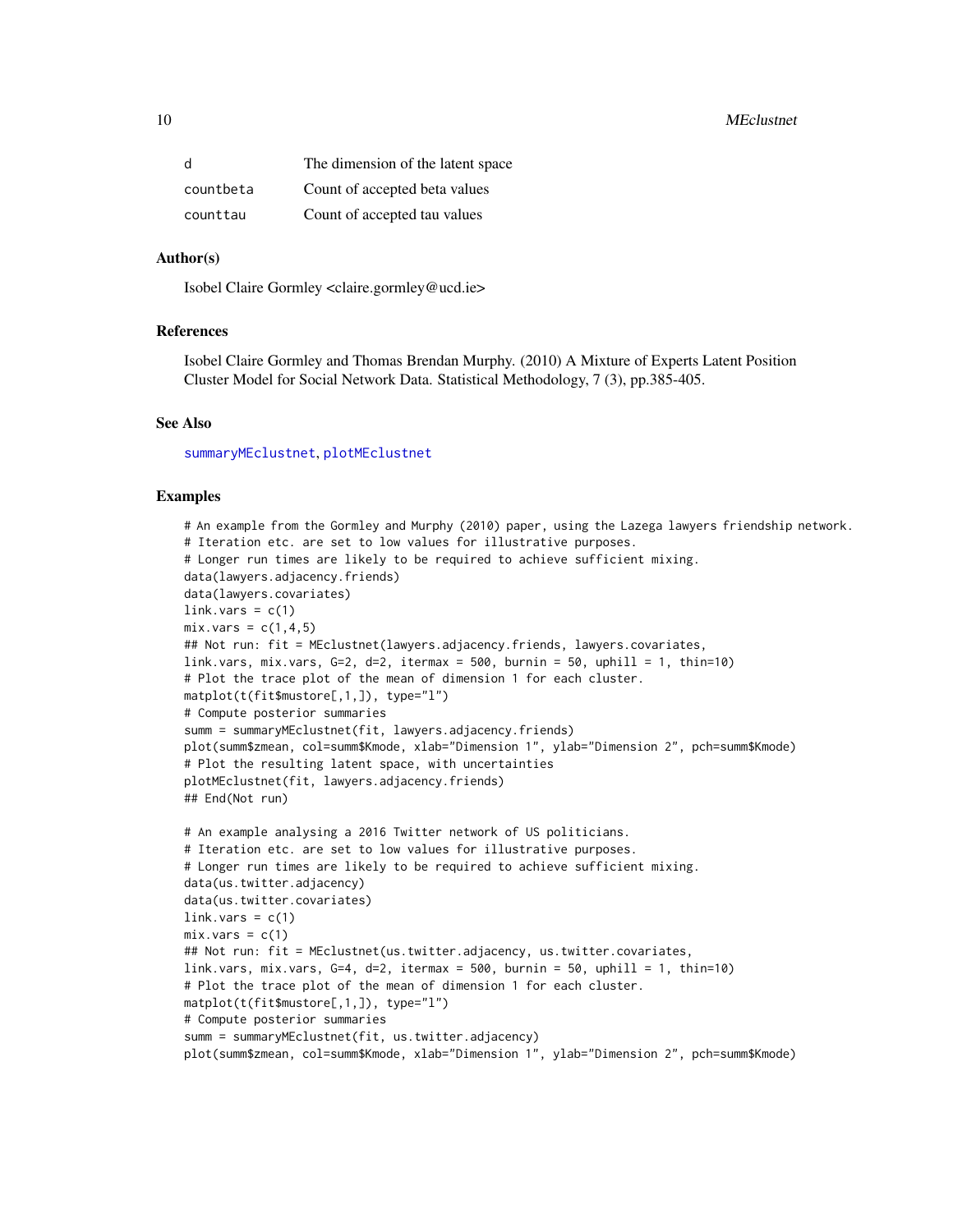## <span id="page-10-0"></span>plotMEclustnet 11

```
# Plot the resulting latent space, with uncertainties
plotMEclustnet(fit, us.twitter.adjacency)
# Examine which politicians are in which clusters...
clusters = list()
for(g in 1:fit$G)
{
  clusters[[g]] = us.twitter.covariates[summ$Kmode==g,c("name", "party")]
}
clusters
## End(Not run)
```
<span id="page-10-1"></span>plotMEclustnet *Plot latent position network.*

#### Description

Function to plot the resulting fitted network, using first two dimensions only.

#### Usage

plotMEclustnet(fit, Y, link.vars, mix.vars)

## Arguments

| fit       | An object storing the output of the function MEclustnet.                                                                 |
|-----------|--------------------------------------------------------------------------------------------------------------------------|
| Y         | The n x n binary adjacency matrix, with 0 down the diagonal, that was passed to<br>MEclustnet.                           |
| link.vars | A vector detailing the columns of the covariate matrix which are included in the<br>link probabilities regression model. |
| mix.vars  | A vector detailing the columns of the covariate matrix which are included in the<br>mixing proportions regression model. |

## Details

This function will plot the posterior mean latent location for each node in the network. The colour of each node reflects the posterior modal cluster membership, and the ellipses are 50% posterior sets illustrating the uncertainty in the latent locations. The grey lines illustrate the observed links between the nodes.

## Author(s)

Isobel Claire Gormley <claire.gormley@ucd.ie>

## References

Isobel Claire Gormley and Thomas Brendan Murphy. (2010) A Mixture of Experts Latent Position Cluster Model for Social Network Data. Statistical Methodology, 7 (3), pp.385-405.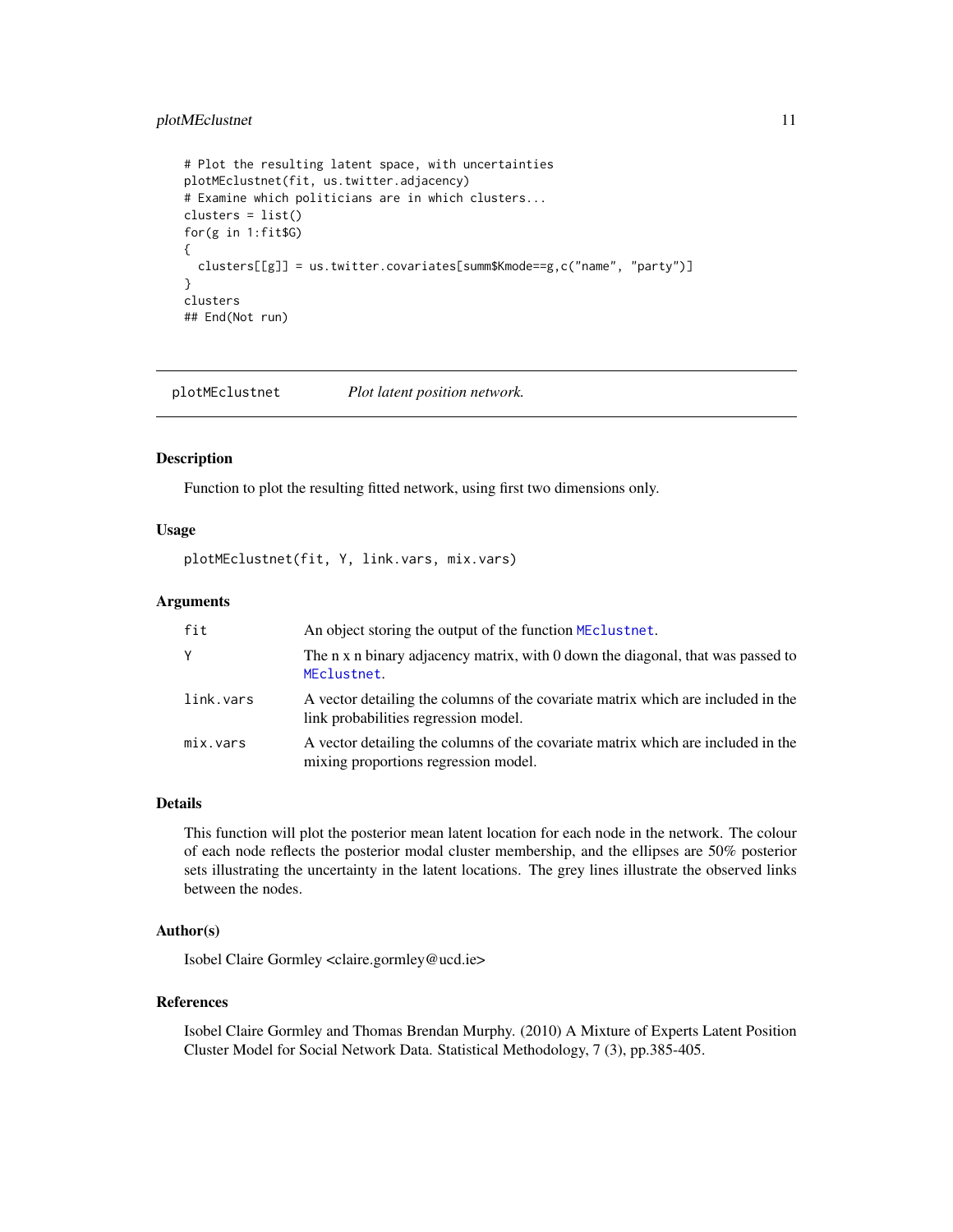## See Also

[MEclustnet](#page-7-1)

```
# An example from the Gormley and Murphy (2010) paper, using the Lazega lawyers friendship network.
# Iteration etc. are set to low values for illustrative purposes.
#Longer run times are likely to be required to achieve sufficient mixing.
data(lawyers.adjacency.friends)
data(lawyers.covariates)
link.vars = c(1)mix.vars = c(1,4,5)## Not run: fit = MEclustnet(lawyers.adjacency.friends, lawyers.covariates,
link.vars, mix.vars, G=2, d=2, itermax = 500, burnin = 50, uphill = 1, thin=10)
# Plot the trace plot of the mean of dimension 1 for each cluster.
matplot(t(fit$mustore[,1,]), type="l")
# Compute posterior summaries
summ = summaryMEclustnet(fit, lawyers.adjacency.friends)
plot(summ$zmean, col=summ$Kmode, xlab="Dimension 1", ylab="Dimension 2", pch=summ$Kmode)
# Plot the resulting latent space, with uncertainties
plotMEclustnet(fit, lawyers.adjacency.friends)
## End(Not run)
# An example analysing a 2016 Twitter network of US politicians.
# Iteration etc. are set to low values for illustrative purposes.
#Longer run times are likely to be required to achieve sufficient mixing.
data(us.twitter.adjacency)
data(us.twitter.covariates)
link.vars = c(1)mix.vars = c(1)## Not run: fit = MEclustnet(us.twitter.adjacency, us.twitter.covariates,
link.vars, mix.vars, G=4, d=2, itermax = 500, burnin = 50, uphill = 1, thin=10)
# Plot the trace plot of the mean of dimension 1 for each cluster.
matplot(t(fit$mustore[,1,]), type="l")
# Compute posterior summaries
summ = summaryMEclustnet(fit, us.twitter.adjacency)
plot(summ$zmean, col=summ$Kmode, xlab="Dimension 1", ylab="Dimension 2", pch=summ$Kmode)
# Plot the resulting latent space, with uncertainties
plotMEclustnet(fit, us.twitter.adjacency)
# Examine which politicians are in which clusters...
clusters = list()
for(g in 1:fit$G)
{
 clusters[[g]] = us.twitter.covariates[summ$Kmode==g,c("name", "party")]
}
clusters
## End(Not run)
```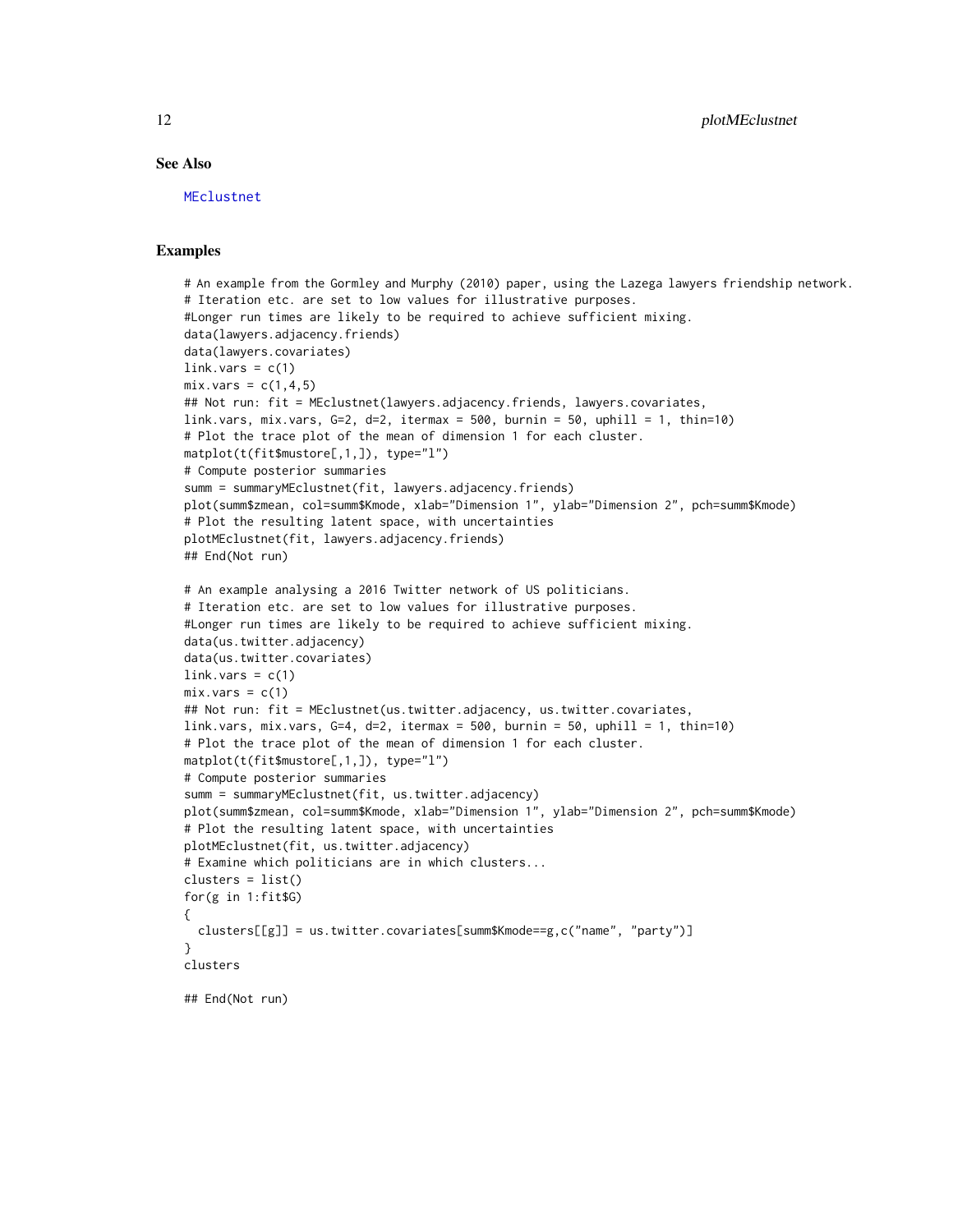<span id="page-12-1"></span><span id="page-12-0"></span>summaryMEclustnet *Summary of MEclustnet object.*

## Description

Summary of the output of the function MEclustnet which fits a mixture of experts latent position cluster model.

## Usage

```
summaryMEclustnet(fit, Y)
```
## Arguments

| fit | An object storing the output of the function MEclustnet.                                       |
|-----|------------------------------------------------------------------------------------------------|
|     | The n x n binary adjacency matrix, with 0 down the diagonal, that was passed to<br>MEclustnet. |

## Value

A list with:

| AICM           | The value of the AICM criterion for the fitted model.                                                                  |
|----------------|------------------------------------------------------------------------------------------------------------------------|
| <b>BICM</b>    | The value of the BICM criterion for the fitted model.                                                                  |
| <b>BICMCMC</b> | The value of the BICMCMC criterion for the fitted model.                                                               |
| betamean       | The posterior mean vector of the regression coefficients for the link probabilities<br>model.                          |
| betasd         | The standard deviation of the posterior distribution of beta.                                                          |
| taumean        | A matrix with G rows, detailing the posterior mean of the regression coefficients<br>for the mixing proportions model. |
| tausd          | The standard deviation of the posterior distribution of tau.                                                           |
| mumean         | A G x d matrix containing the posterior mean of the latent locations' mean.                                            |
| meansd         | The standard deviation of the posterior distribution of mu.                                                            |
| sigma2mean     | A vector of length G containing the posterior mean of the latent locations' co-<br>variance.                           |
| sigma2sd       | The standard deviation of the posterior distribution of the latent locations' co-<br>variance.                         |
| Kmode          | A vector of length n detailing the posterior modal cluster membership for each<br>node.                                |
| zmean          | An n x d matrix containing the posterior mean latent location for each node.                                           |
|                |                                                                                                                        |

## Author(s)

Isobel Claire Gormley <claire.gormley@ucd.ie>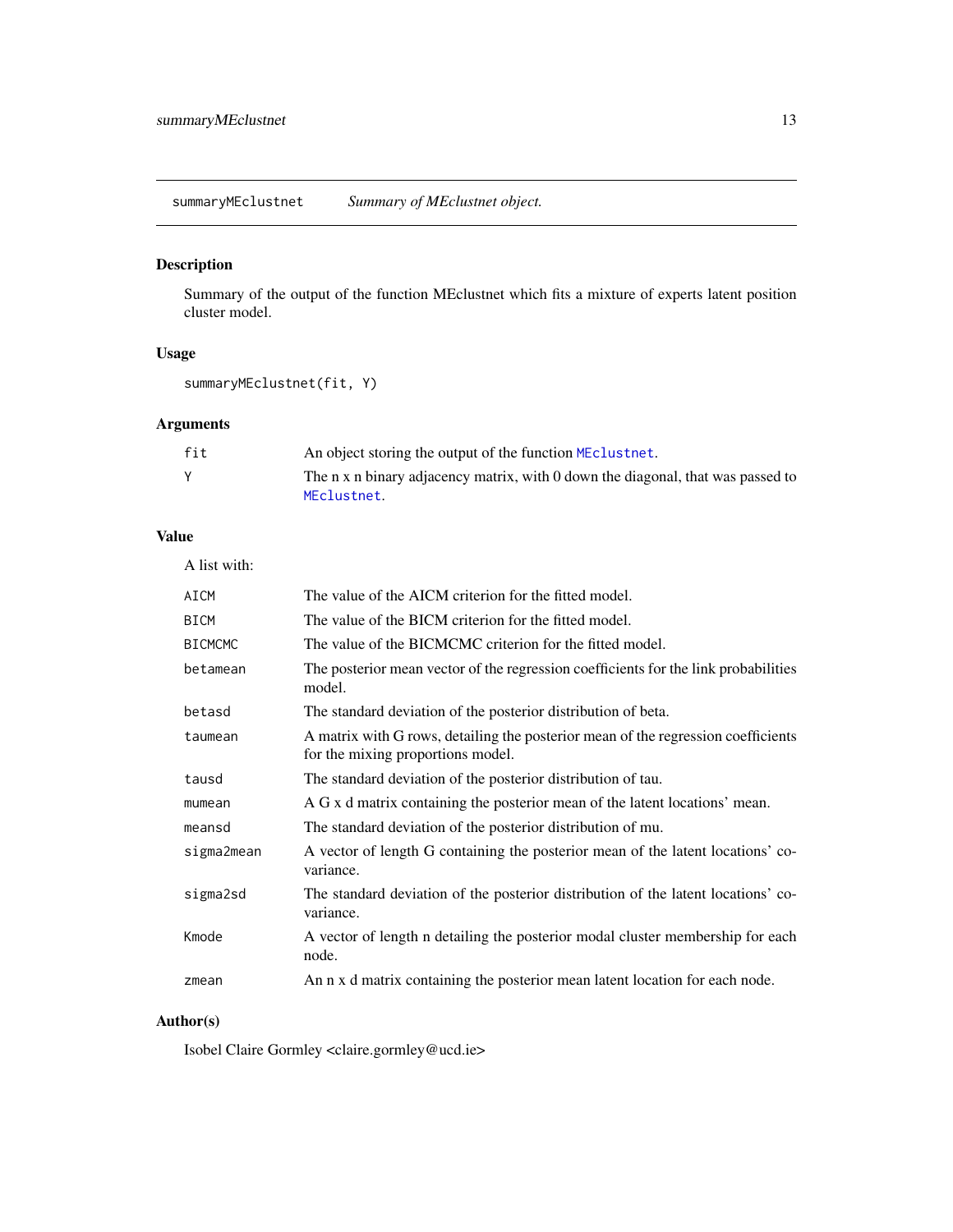#### <span id="page-13-0"></span>References

Isobel Claire Gormley and Thomas Brendan Murphy. (2010) A Mixture of Experts Latent Position Cluster Model for Social Network Data. Statistical Methodology, 7 (3), pp.385-405.

## See Also

#### [MEclustnet](#page-7-1)

```
# An example from the Gormley and Murphy (2010) paper, using the Lazega lawyers friendship network.
# Iteration etc. are set to low values for illustrative purposes.
#Longer run times are likely to be required to achieve sufficient mixing.
data(lawyers.adjacency.friends)
data(lawyers.covariates)
link.yars = c(1)mix.vars = c(1, 4, 5)## Not run: fit = MEclustnet(lawyers.adjacency.friends, lawyers.covariates,
link.vars, mix.vars, G=2, d=2, itermax = 500, burnin = 50, uphill = 1, thin=10)
# Plot the trace plot of the mean of dimension 1 for each cluster.
matplot(t(fit$mustore[,1,]), type="l")
# Compute posterior summaries
summ = summaryMEclustnet(fit, lawyers.adjacency.friends)
plot(summ$zmean, col=summ$Kmode, xlab="Dimension 1", ylab="Dimension 2", pch=summ$Kmode)
# Plot the resulting latent space, with uncertainties
plotMEclustnet(fit, lawyers.adjacency.friends)
## End(Not run)
# An example analysing a 2016 Twitter network of US politicians.
# Iteration etc. are set to low values for illustrative purposes.
#Longer run times are likely to be required to achieve sufficient mixing.
data(us.twitter.adjacency)
data(us.twitter.covariates)
link.vars = c(1)mix.vars = c(1)## Not run: fit = MEclustnet(us.twitter.adjacency, us.twitter.covariates,
link.vars, mix.vars, G=4, d=2, itermax = 500, burnin = 50, uphill = 1, thin=10)
# Plot the trace plot of the mean of dimension 1 for each cluster.
matplot(t(fit$mustore[,1,]), type="l")
# Compute posterior summaries
summ = summaryMEclustnet(fit, us.twitter.adjacency)
plot(summ$zmean, col=summ$Kmode, xlab="Dimension 1", ylab="Dimension 2", pch=summ$Kmode)
# Plot the resulting latent space, with uncertainties
plotMEclustnet(fit, us.twitter.adjacency)
# Examine which politicians are in which clusters...
clusters = list()
for(g in 1:fit$G)
\mathfrak{t}clusters[[g]] = us.twitter.covariates[summ$Kmode==g,c("name", "party")]
}
clusters
## End(Not run)
```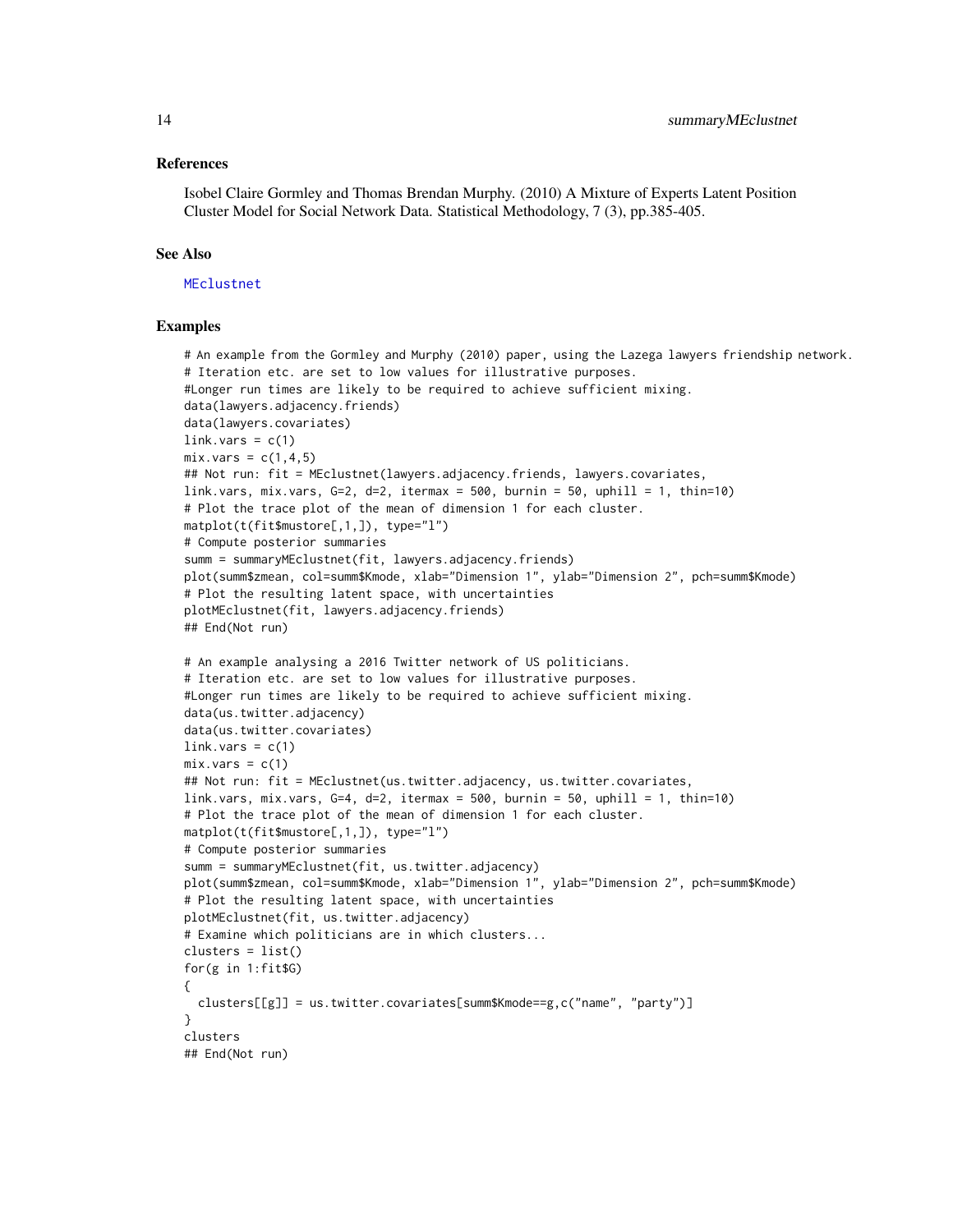<span id="page-14-0"></span>us.twitter.adjacency *Directed adjacency matrix detailing the presence or absence of Twitter friend/follower links between US politicians.*

## Description

Network data on whether or not 69 US politicians are friends/followers on Twitter.

## Usage

```
data("us.twitter.adjacency")
```
## Format

A 69 x 69 binary matrix, with 0 down the diagonal.

#### Source

With thanks to Dr. Derek Greene. School of Computer Science, University College Dublin.

#### Examples

```
data(us.twitter.adjacency)
str(us.twitter.adjacency)
```
us.twitter.covariates *A matrix of covariates of the US politicians.*

## Description

Covariates on each of 69 US policitians. Note the first column is a column of 1's.

#### Usage

```
data("us.twitter.covariates")
```
#### Format

A data frame with 69 observations on the following 8 variables.

'1' aa column of 1s should always be the first column.

twitter\_id Twitter number.

twitter\_name Twitter name.

name Actual name.

party a factor with levels Democrat Republican

location a factor with levels detailing location.

role a factor with levels Candidate, Representative and Senator

gender a factor with levels Female and Male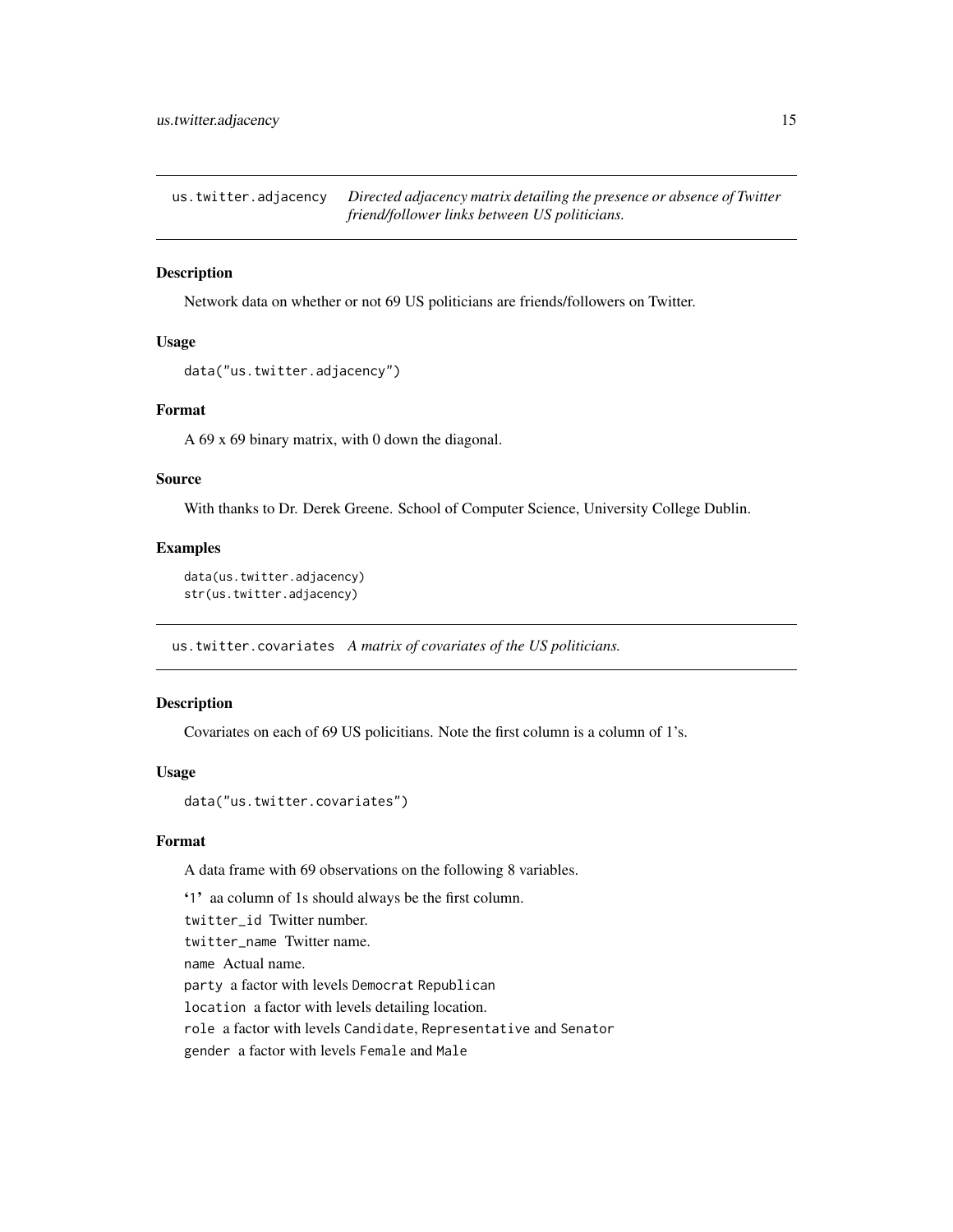## Source

With thanks to Dr. Derek Greene. School of Computer Science, University College Dublin.

## References

Isobel Claire Gormley and Thomas Brendan Murphy. (2010) A Mixture of Experts Latent Position Cluster Model for Social Network Data. Statistical Methodology, 7 (3), pp.385-405.

```
data(us.twitter.covariates)
str(us.twitter.covariates)
```